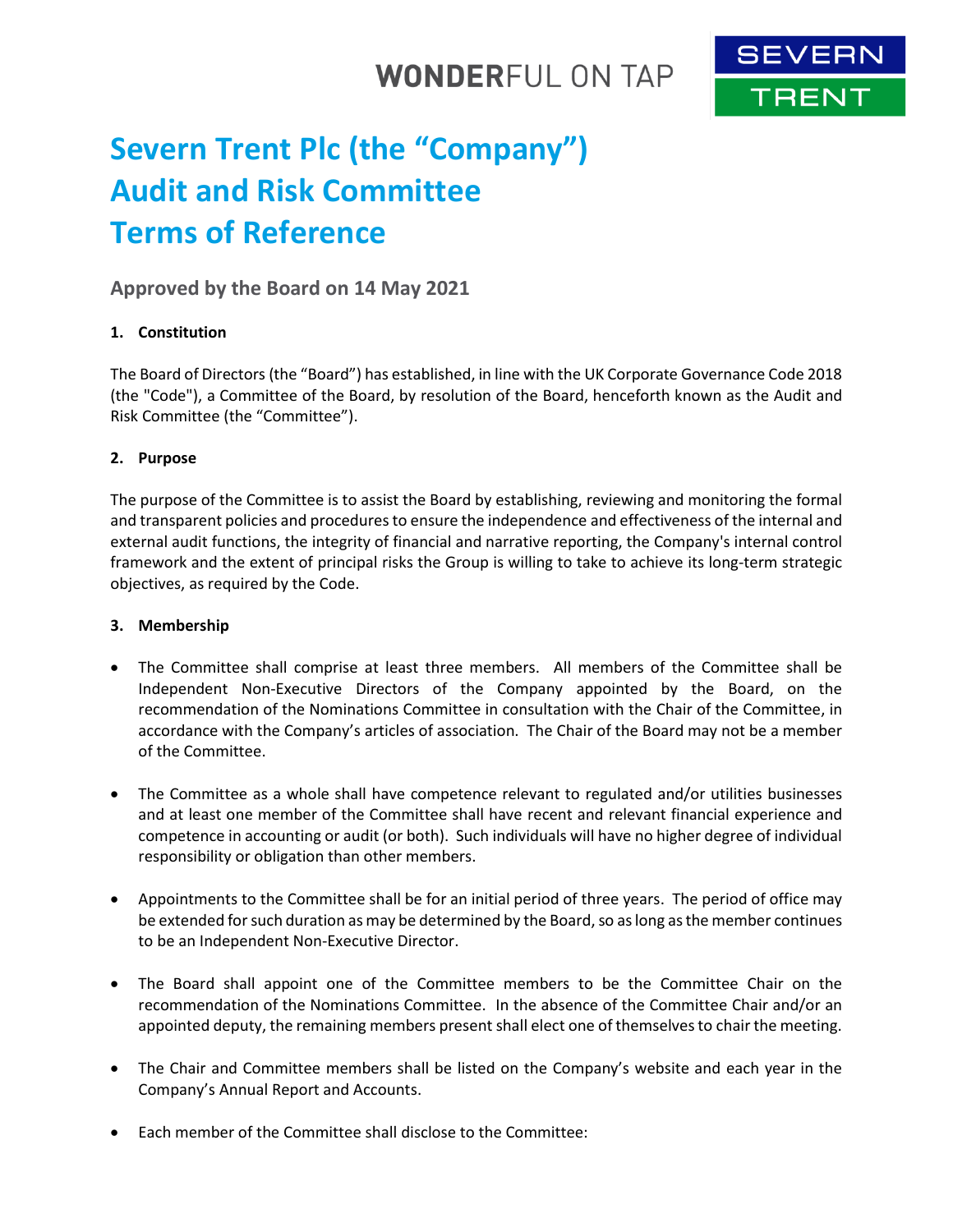- A. Any personal financial interest (other than as a shareholder) in any matter to be decided by the Committee; or
- B. Any potential conflict of interest arising from a cross directorship or other business interests.

Any such member shall abstain from voting on resolutions and participating in the discussions concerning such resolutions.

 The Committee may decide that non-committee members should attend some or all Committee meetings, or parts thereof. The Chief Financial Officer, Head of Internal Audit and External Audit lead partner will be invited to attend meetings on a regular basis and others may be invited for a particular meeting or a particular agenda item as and when the Committee deems it appropriate or necessary.

#### **4. Secretary**

The Company Secretary or his or her nominee shall act as the Secretary of the Committee.

#### **5. Quorum**

- The quorum necessary for the transaction of business by the Committee will be two members, one of whom shall be the Chair of the Committee or his or her appointed deputy.
- In the event that a meeting of the Committee is required but a quorum might not be secured, an existing member of the Committee shall be empowered, to appoint another Independent Non-Executive Director(s) to attend such meeting in consultation with the Chair of the Committee to act as that member's alternate provided that such director meets the criteria for membership of the Committee.

#### **6. Frequency of Meetings**

- Meetings shall be held at least four times per year, and at any other time as the Committee's role and responsibilities require, and otherwise as the Chair of the Committee shall require.
- There should be at least one meeting, or part of a meeting, each year which the external auditor and representatives from the internal audit function attend without management present to discuss matters relating to its remit and any issues arising from the audit.

## **7. Notice of Meetings**

- Meetings of the Committee shall be called by the Secretary of the Committee at the request of the Committee Chair or any of its members.
- Unless otherwise agreed, notice of each meeting confirming the venue, time and date together with an agenda of items to be discussed, shall be forwarded to each member of the Committee and any other person required to attend no later than five working days before the date of the meeting, unless agreed otherwise in advance. Supporting papers shall be sent to Committee members, and to other attendees as appropriate, at the same time to enable proper consideration of matters by the Committee.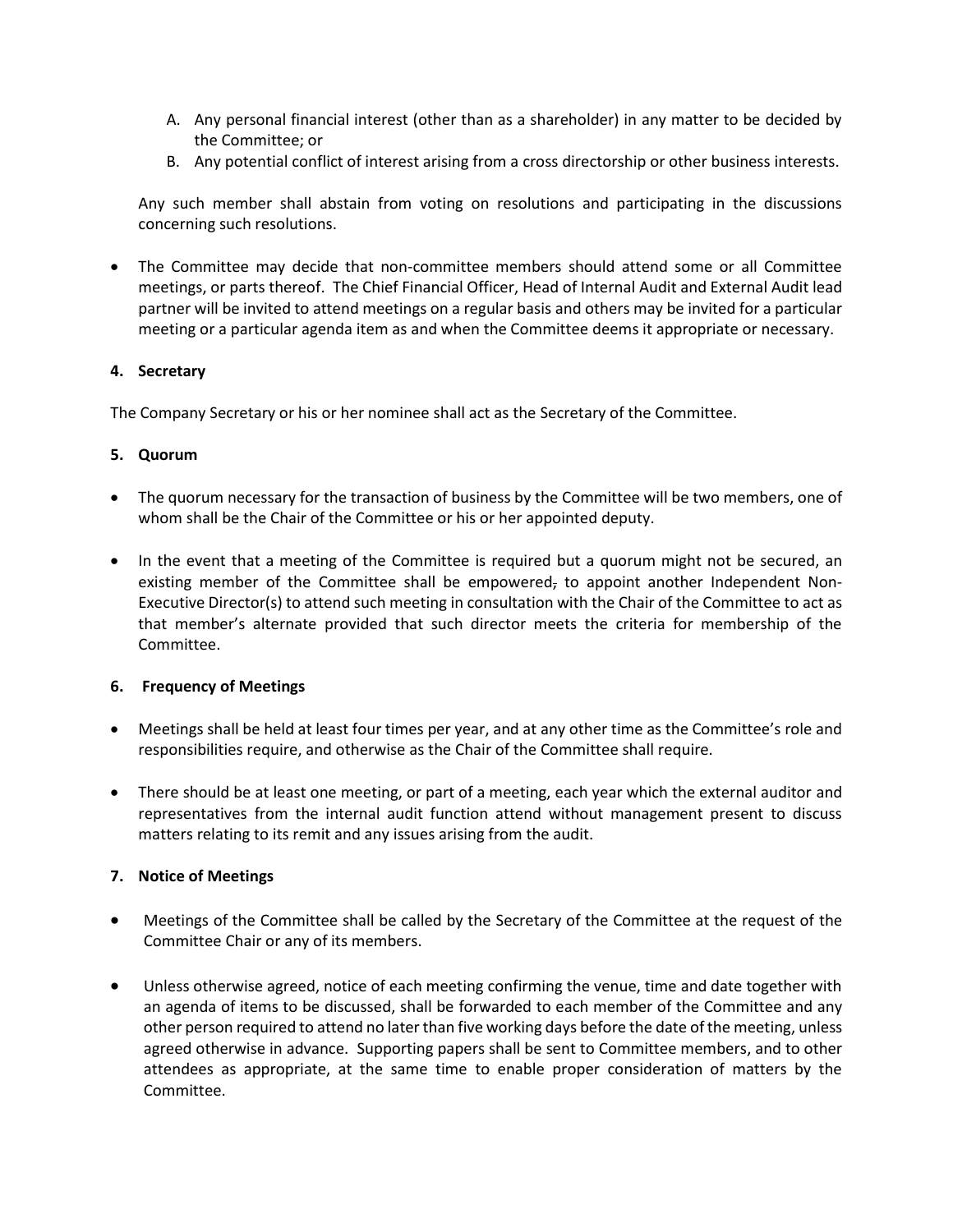Members may participate in a meeting by means of telephone, video conferencing facility or other suitable communication equipment.

## **8. Minutes of Meetings**

- The Secretary shall minute the proceedings and decisions of all meetings of the Committee, including recording the names of those present and in attendance and the existence of any conflicts of interest.
- Draft minutes of Committee meetings shall be circulated promptly to all members of the Committee after a meeting. Once approved, minutes should be circulated to all other members of the Board and attendees unless the Committee Chair considers that it would be inappropriate to do so.

## **9. Annual General Meeting**

The Chair of the Committee shall attend the Annual General Meeting (AGM) and be prepared to respond to any shareholder questions on the Committee's activities.

## **10. Duties**

The Committee should carry out the duties below in respect of the Group, its major operating subsidiaries and the Group as a whole, as appropriate. In carrying out these duties, the members of the Committee must comply with their duty under section 172 of the Companies Act 2006 to act in the way they consider, in good faith, would be most likely to promote the success of the Company for the benefit of its members as a whole, whilst having regard to the interests of employees, stakeholders and other matters as required by section 172.

## (a) **Financial and Narrative Reporting**

- The Committee shall monitor the integrity of the financial statements of the Company, including its annual and half-yearly reports, interim management statements, preliminary announcements and any other formal announcement relating to its financial performance and shall review and, where appropriate, report to the Board on significant financial reporting issues and significant estimates and judgments which they contain, having regard to matters communicated by the auditor.
- The Committee will advise the Board if it is not satisfied with any aspect of the Company's proposed financial reporting. In particular, the Committee shall review and challenge where necessary:
	- A. significant accounting policies and practices, and any changes to them;
	- B. whether the Company has adopted appropriate accounting policies and made appropriate estimates and judgments, taking into account the views of the external auditor on the financial statements;
	- C. the methods used to account for significant or unusual transactions where different approaches are possible and the extent to which the financial statements are affected;
	- D. the clarity, completeness and appropriateness of disclosures in the Company's financial statements and the context in which disclosures are made;
	- E. any significant adjustments arising from the audit;
	- F. related information presented with financial statements, including, without limitation, the going concern and viability statements to be made by the Board of the Company and the related information presented with the financial statements (including the Strategic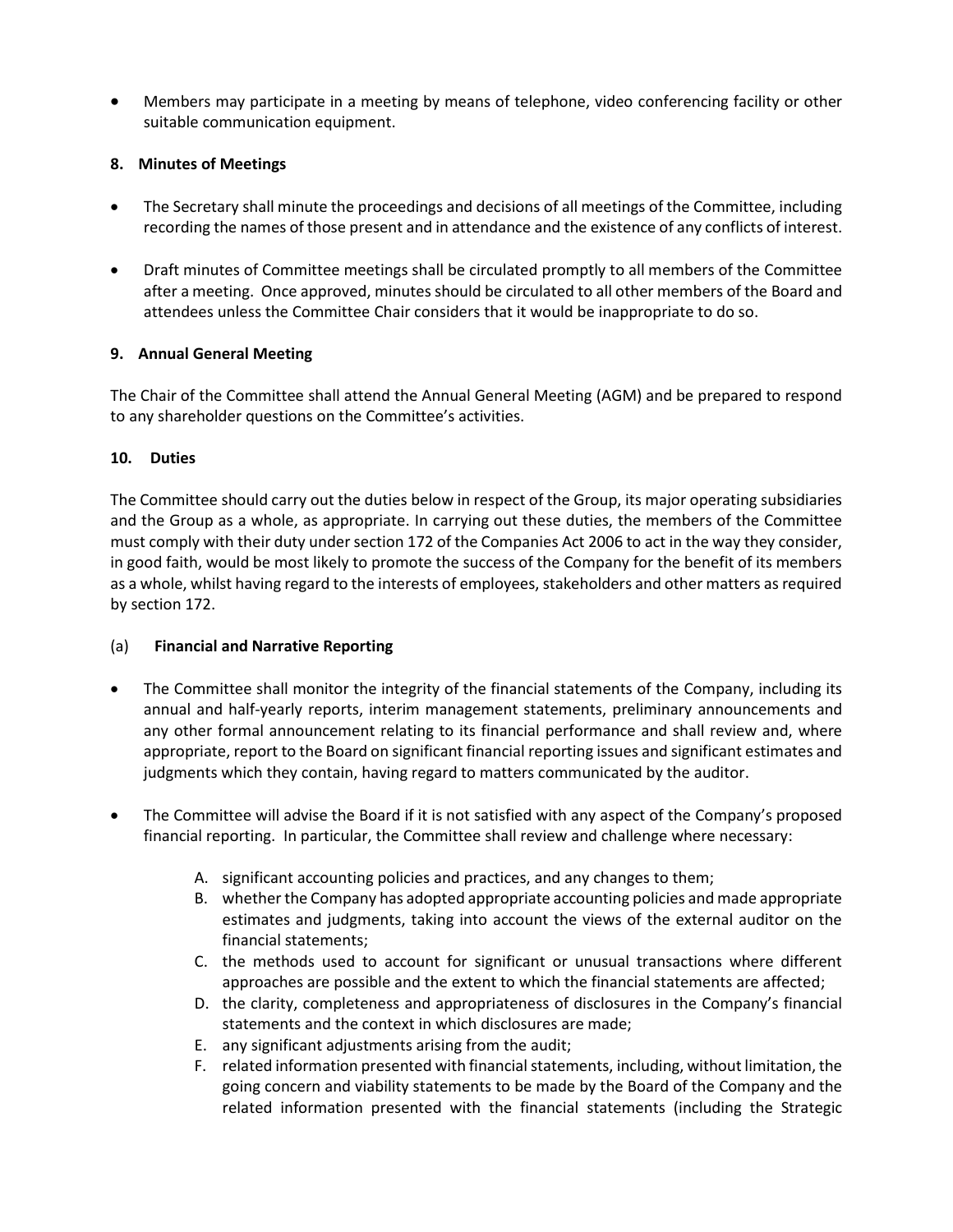Report and Corporate Governance statements relating to the audit and to risk management);

- G. the risks to the quality and effectiveness of the financial reporting process;
- H. the evaluation of the Company's principal risks to be taken into account when assessing the Company's prospects and the subsequent statements to be included concerning internal controls and risk management; and
- I. the Company's disclosure controls and procedures, including reviewing reports of the Severn Trent Disclosure Committee.
- The Committee will review the process undertaken to ensure that Directors are able to make the statement required by section 418 Companies Act 2006 in respect of relevant audit information.
- The Committee will review the contents of the Annual Report and Accounts and the process undertaken to advise the Directors whether they are able to make the statement required by Code Provision 27 that the Annual Report and Accounts, taken as a whole, are fair, balanced and understandable and provide the information necessary for shareholders to assess the Company's position, performance, business model and strategy.

## (b) **Regulatory Reporting**

In respect of Severn Trent Water Limited and Hafren Dyfrdwy Cyfyngedig, the Committee will review and challenge where necessary:

- The integrity of the processes that ensure the quality and reliability of regulatory statements and information to regulatory bodies, including the Annual Regulatory Compliance Statement and Annual Performance Report, submitted to the Office of Water Services (Ofwat); and
- The integrity of the processes that ensure compliance with the requirements of regulatory submissions to regulatory bodies.

## (c) **Group Risk Framework, including Risk Appetite**

The Committee shall:

- Review reports and recommendations regarding the Group's overall Risk Appetite Statement and make recommendations thereon to the Board for the approval of the Risk Appetite Statement;
- Taking into account the Group's Risk Appetite Statement, review the Group's material risk exposures, including market, operational, regulatory, customer, reputational, cyber, liquidity and economic risks against the Group's risk methodologies and management's actions to monitor and control such exposures;
- Review regular reports from the Group's Enterprise Risk Management function and conduct robust assessments of the Group's top risks and material cross-cutting risks on an at least biannual basis, reporting to the Board on the likelihood and impact of principal risks materialising and their management and mitigation;
- Consider and keep under review the Group's capability for identifying and managing emerging and new risk types; and
- Review the effectiveness of the Group's Risk Framework and related policies and make recommendations thereon to the Board for the approval of material changes to the Group's Enterprise Risk Management Framework as required.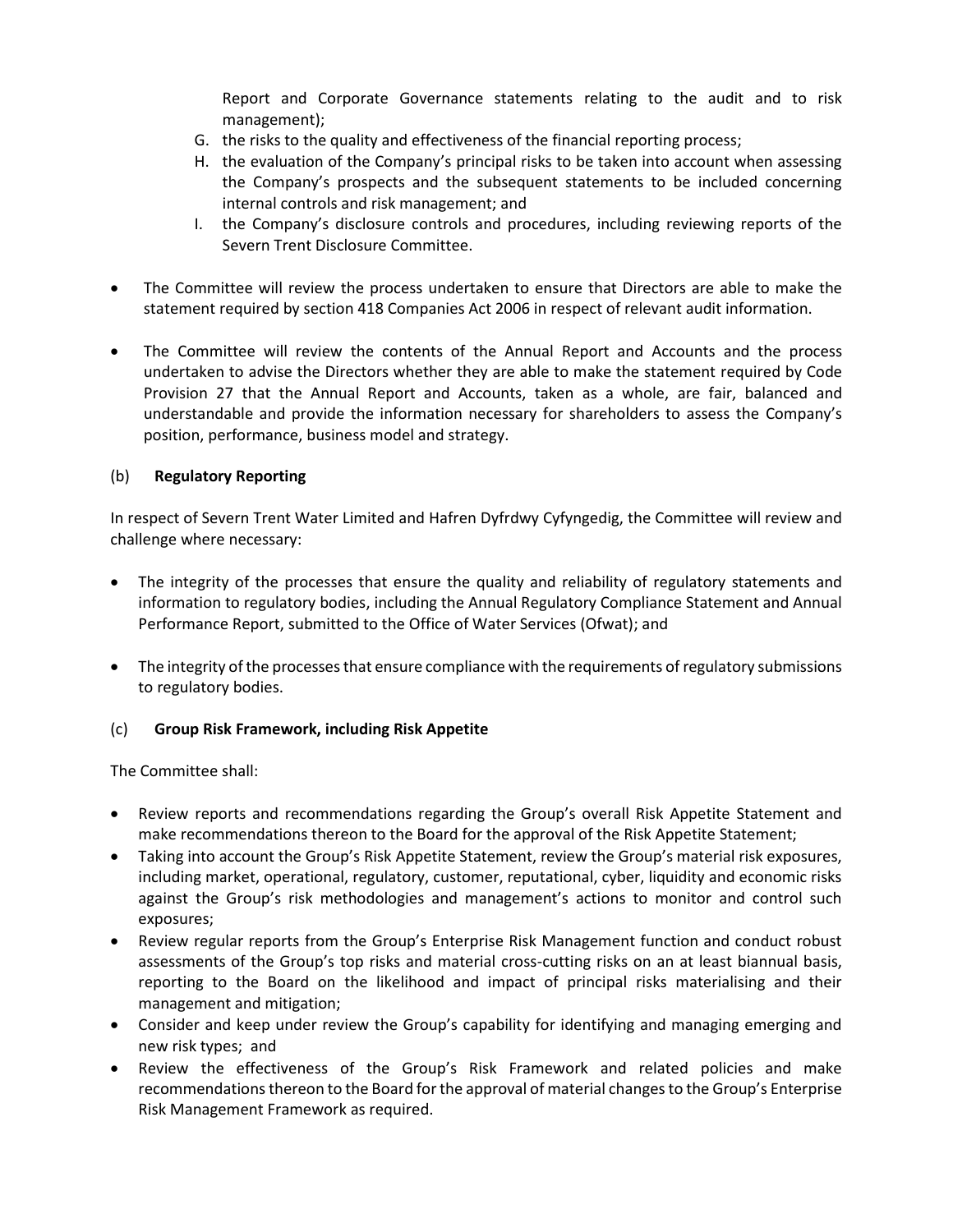#### (d) **Internal Controls and Risk Management**

The Committee shall provide assurance to the Board that the Group's control assurance processes are implemented, complete and effective. In particular:

- Keep under review the adequacy and effectiveness of the Group's internal controls and internal control and risk management systems(including the systems to identify, manage and monitor financial risks);
- Review and approve the statements to be included in the Severn Trent Plc Annual Report, prior to endorsement by the Board and external auditors, and the Annual Regulatory Compliance Statement concerning internal controls and risk management;
- Review and challenge the policies and overall process for identifying and robustly assess business risks (financial and non-financial) and managing their impact on the Group;
- Review regular reports from management, internal audit and external audit on the effectiveness of the internal control and risk management systems established and the conclusions of any testing carried out by the internal or external auditor; and
- Review the timeliness and effectiveness of corrective action taken by management.

## (e) **Internal Audit**

The Committee shall:

- Monitor and review the effectiveness, independence and objectivity of the Group's internal audit function in the context of the Group's overall risk management system;
- Approve the appointment and, as necessary, the removal of the Head of the Internal Audit function;
- Consider and approve the remit of the Internal Audit function having regard to the complementary roles of the internal and external audit functions and ensure it has adequate resources and appropriate access to information to enable it to perform its function effectively and in accordance with the relevant professional standards. The Committee shall also ensure the function has adequate standing and is free from management or other restrictions;
- Review and approve the annual internal audit plan, including any material changes to the audit plan;
- Receive and review reports addressed to the Committee from the internal auditor;
- Review and monitor management's responsiveness in remedying internal audit's findings and recommendations and any deficiencies identified by supervisory bodies related to the internal audit function;
- Meet the Head of Internal Audit at least once a year, without management being present, to discuss their remit and any issues arising from the internal audits carried out; and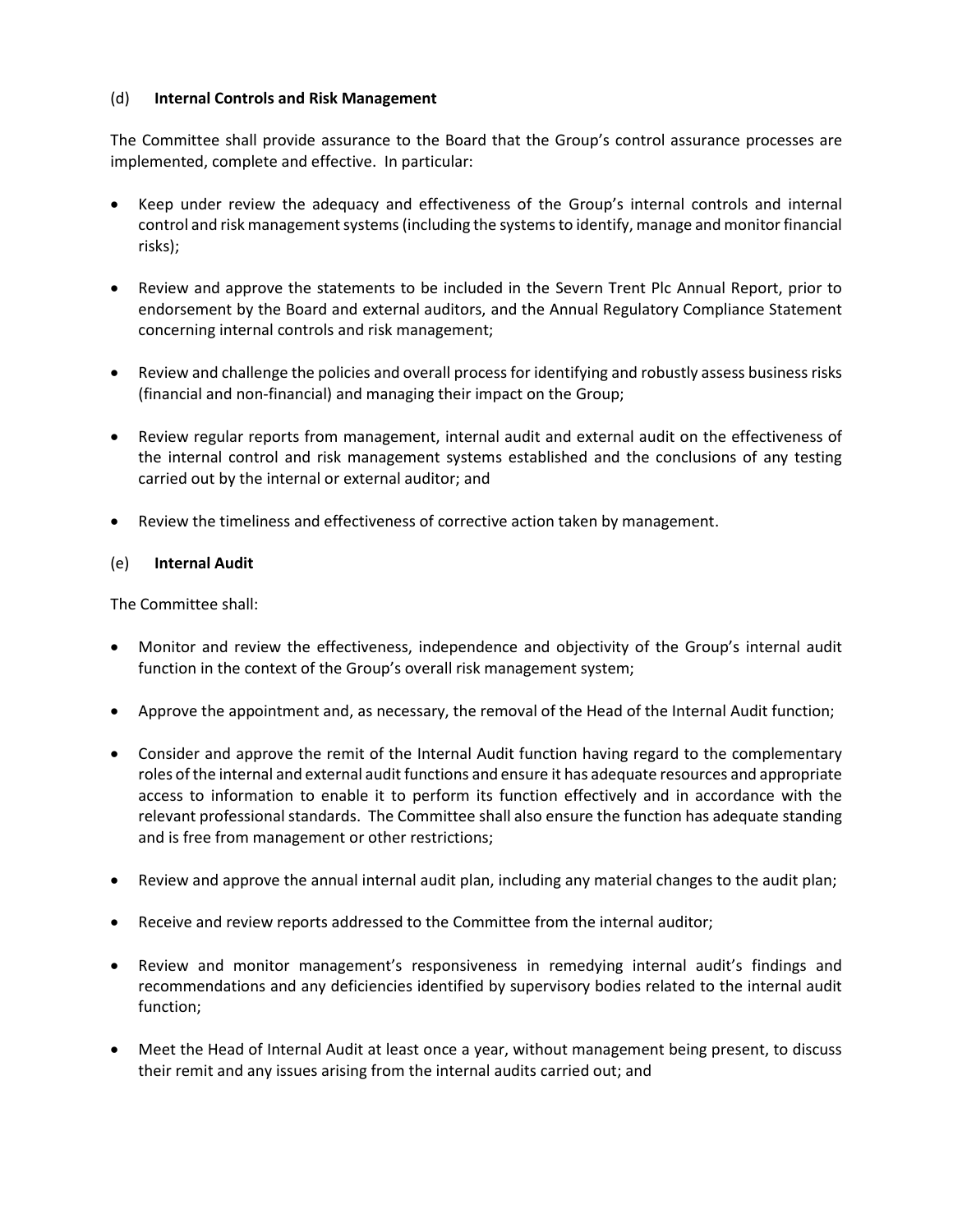Ensure that the Head of Internal Audit has the right of direct access to the Board and to the Committee Chair and is accountable to the Committee.

## (f) **External Audit**

The Committee shall consider matters relating to the appointment of the external auditor, including:

- Making recommendations to the Board, to be put to shareholders for approval at the AGM, in relation to the appointment, re-appointment and removal of the Company's external auditor;
- Making recommendations to the Board that the external audit is put out to tender at least as often as is required by applicable law, rules, regulations and best practice, and, if the Committee believes that the applicable timetable should not be complied with, seeking approval of the Board to noncompliance;
- Assessing annually the qualifications, expertise and resources of the external auditor and the outcome and effectiveness of the audit process, which shall include a report from the external auditor on their own internal quality procedures and transparency report and to include in its assessment a recommendation on whether to propose to shareholders that the external auditor should be reappointed; and
- Overseeing the relationship with the external auditor including (but not limited to):
	- A. negotiation and approval of their remuneration for audit and non-audit services, including establishing whether the level of fees is appropriate to enable an effective audit to be conducted;
	- B. developing and implementing a policy on the engagement of the external auditor to supply non-audit services by the external auditor to avoid any threat to auditor objectivity and independence, taking into account applicable law, regulation and guidance and reporting to the Board on any improvement or action required.
	- C. approval of the external auditor terms of engagement, including any engagement letter issued at the start of each audit and the scope of the audit;
	- D. satisfying itself that there are no relationships (such as family, employment, investment, financial or business) between the external auditor and the Company (other than in the ordinary course of business) which could adversely affect the external auditor's independence and objectivity*;*
	- E. agreeing with the Board a policy on the employment of former employees of the Company's external auditor and monitoring the application of this policy;
	- F. monitoring the auditor's compliance with relevant ethical and professional requirements relating to, among other things, the rotation of audit partner, the level of fees paid by the Company compared to the overall fee income of the firm, office and partner and other regulatory requirements; and
	- G. seeking to ensure co-ordination with the activities of the internal audit function.
- Meeting regularly with the external auditor, including once at the planning stage before the audit and once after the audit at the reporting stage. The Committee shall meet the external auditor at least once a year, without management being present, to discuss the auditor's remit and any issues arising from the audit;
- Reviewing and approving the external auditor's annual audit plan and ensuring that it is consistent with the scope of the audit engagement;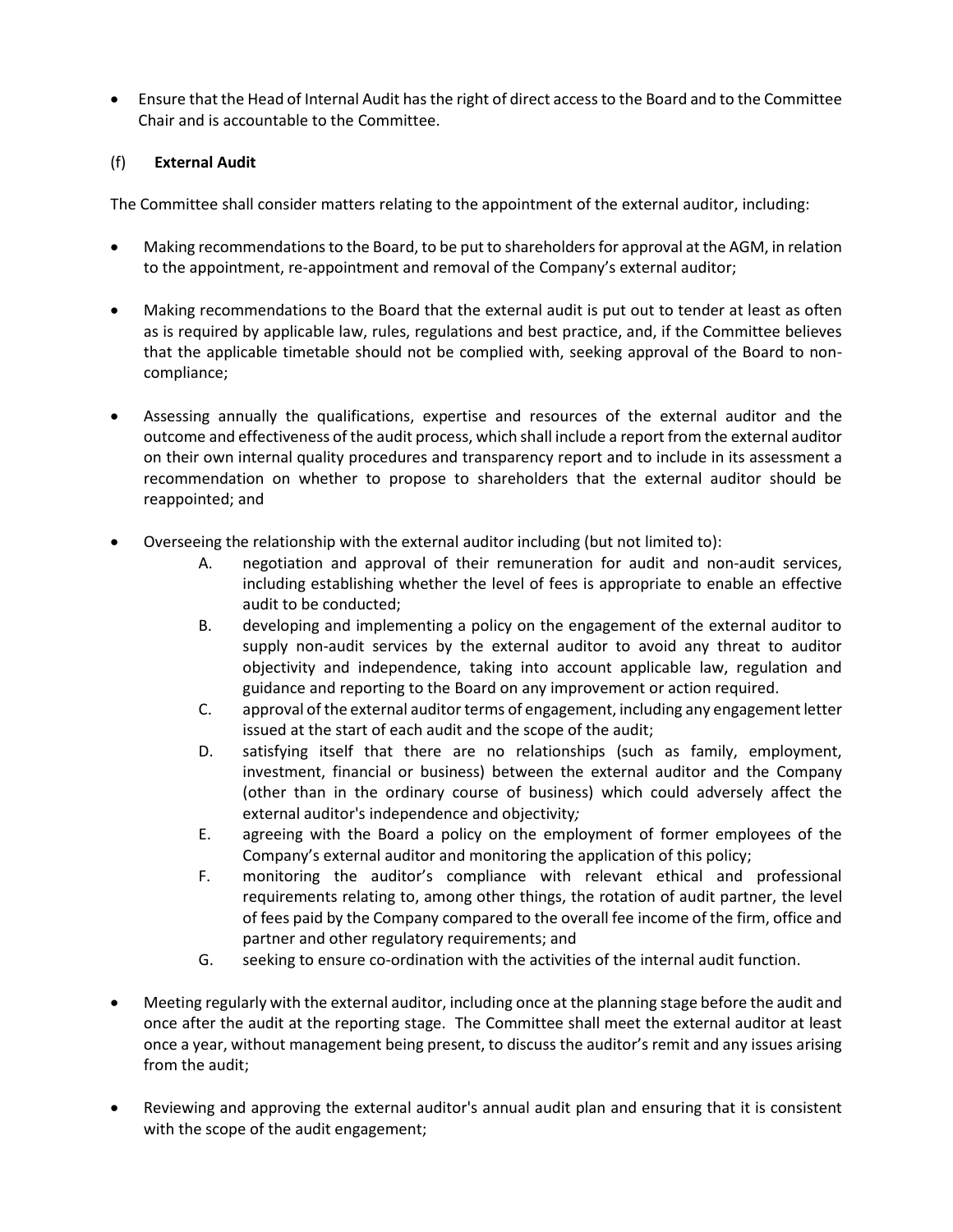- Reviewing the findings of the audit with the external auditor. This shall include but not be limited to, the following:
	- A. a discussion of any major issues which arose during the audit and how they have been resolved;
	- B. any accounting and audit judgments;
	- C. levels of errors identified during the audit;
	- D. the effectiveness of the audit process;
	- E. reviewing any representation letter(s) requested by the external auditor before they are signed by management; and
	- F. reviewing the management letter and management's responsiveness in remedying the external auditor's findings and recommendations.

## (g) **Whistleblowing**

The Committee shall consider matters relating to whistleblowing, including:

- Overseeing the Group's whistleblowing policies and procedures, assessing their effectiveness;
- Regularly updating the Board in respect of whistleblowing matters and providing an annual report on whistleblowing to the Board, which shall include:
	- i) a review of the effectiveness of the Group's whistleblowing policies and procedures;
	- ii) details of any themes identified from whistleblowing disclosures; and
	- iii) details of any corrective action required to be taken to ensure that the Company's purpose and values have been effectively embedded;
- Receiving reports on whistleblowing matters, including material instances of disclosure, at every meeting of the Committee;
- Ensuring that management has internal arrangements in place to handle any type of whistleblowing disclosure by any person, including anonymous disclosures;
- Reviewing the adequacy and security of the Group's whistleblowing arrangements and ensuring that these arrangements allow effective assessment and escalation of concerns;
- Overseeing the Group's processes, systems and controls for the prevention of bribery and receive reports on non-compliance;
- Reviewing major findings of any relevant internal investigation into control weaknesses, fraud or misconduct, and management's response to this (in the absence of management where necessary); and
- Consideration of whether any public disclosures are needed where there have been issues with internal control procedures.

#### (h) **Data Protection**

The Committee shall consider matters relating to applicable data protection legislation, including overseeing the Group's policies and procedures on data protection, assessing their adequacy and effectiveness.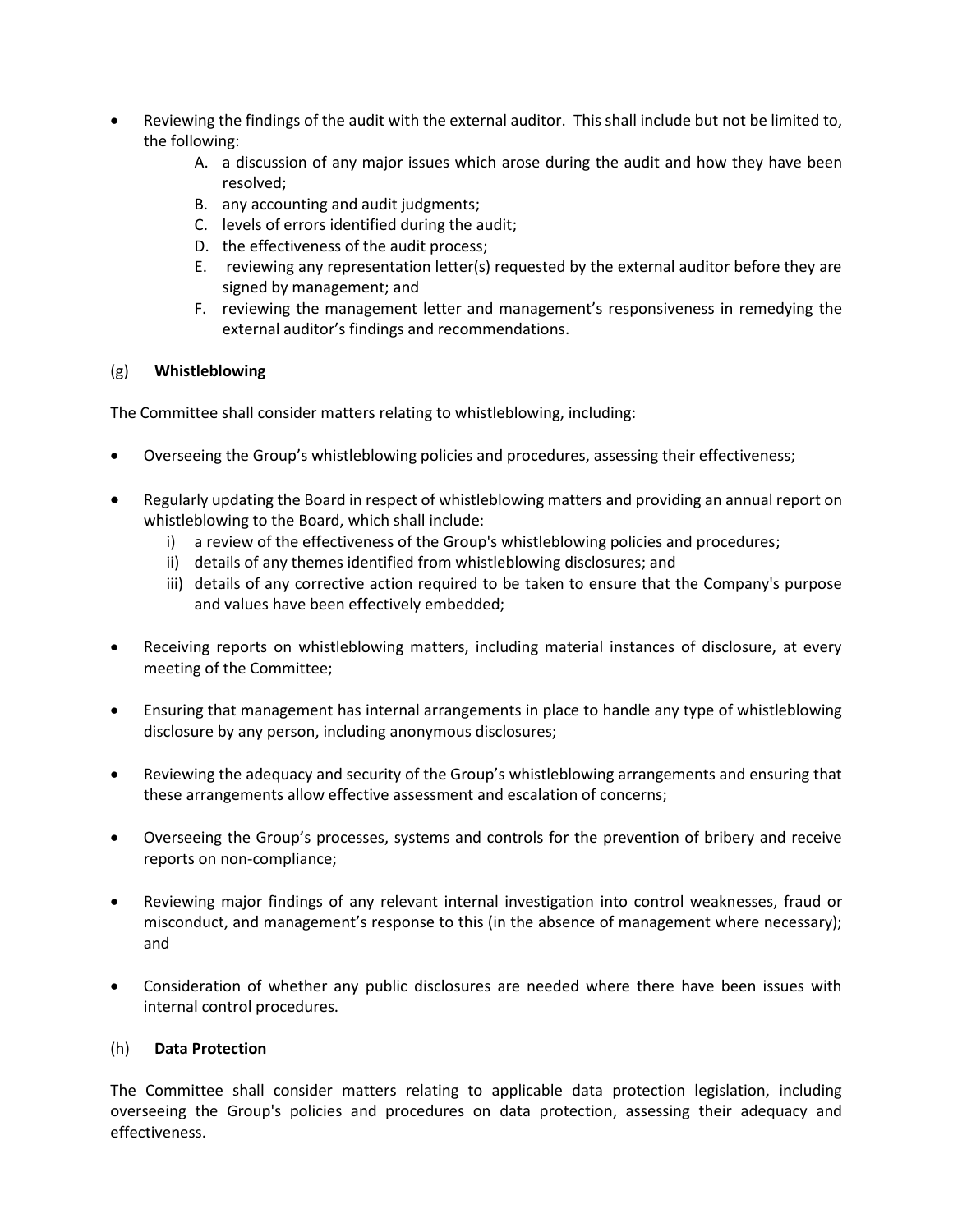#### **11. Reporting Responsibilities**

- The Committee Chair shall report to the Board on its proceedings after each meeting on all matters within its duties and responsibilities and shall also report on how it has discharged its responsibilities;
- The Committee shall make whatever recommendations to the Board it deems appropriate on any area within its remit where action or improvement is needed;
- The Committee shall produce and review a report on its activities to be approved by the Board and included in the Company's Annual Report including the following matters:
	- A. a summary of the role and work of the Committee;
	- B. an explanation of how the Committee has addressed the effectiveness of the external audit process and the approach taken for the appointment or reappointment of the external auditor;
	- C. the significant issues that the Committee considered in relation to the financial statements and how these issues were addressed;
	- D. an explanation of how the Committee has assessed the independence and effectiveness of the external audit process and the approach taken to the appointment or reappointment of the external auditor, information on the length of the current firm tenure, when a tender was last conducted, and any contractual obligations that restrict the Committee's choice of external auditor;
	- E. risk management disclosures in the half-year results and Annual Report in relation to the Group's risk management priorities, performance, profile and approach;
	- F. if the external auditor provides non-audit services, how auditor objectivity and independence is safeguarded; and
	- G. all other information requirements as set out in the Code and other related guidance as appropriate.
- The Committee shall make available on the Company's website its terms of reference explaining clearly its role and the authority delegated to it.

#### **12. Other Matters**

The Committee shall:

- Have access to sufficient resources in order to carry out its duties, including access to the company secretariat for assistance as required;
- Be provided with appropriate and timely training, both in the form of an induction programme for new members and on an ongoing basis for all members;
- Give due consideration to laws and regulations, the provisions of the Code and the requirements of the Listing Rules, Prospectus Rules and Disclosure Guidance and Transparency Rules and any other applicable rules, as appropriate;
- Be responsible for co-ordination of the internal and external auditors;
- Oversee any investigation of activities which are within its terms of reference; and